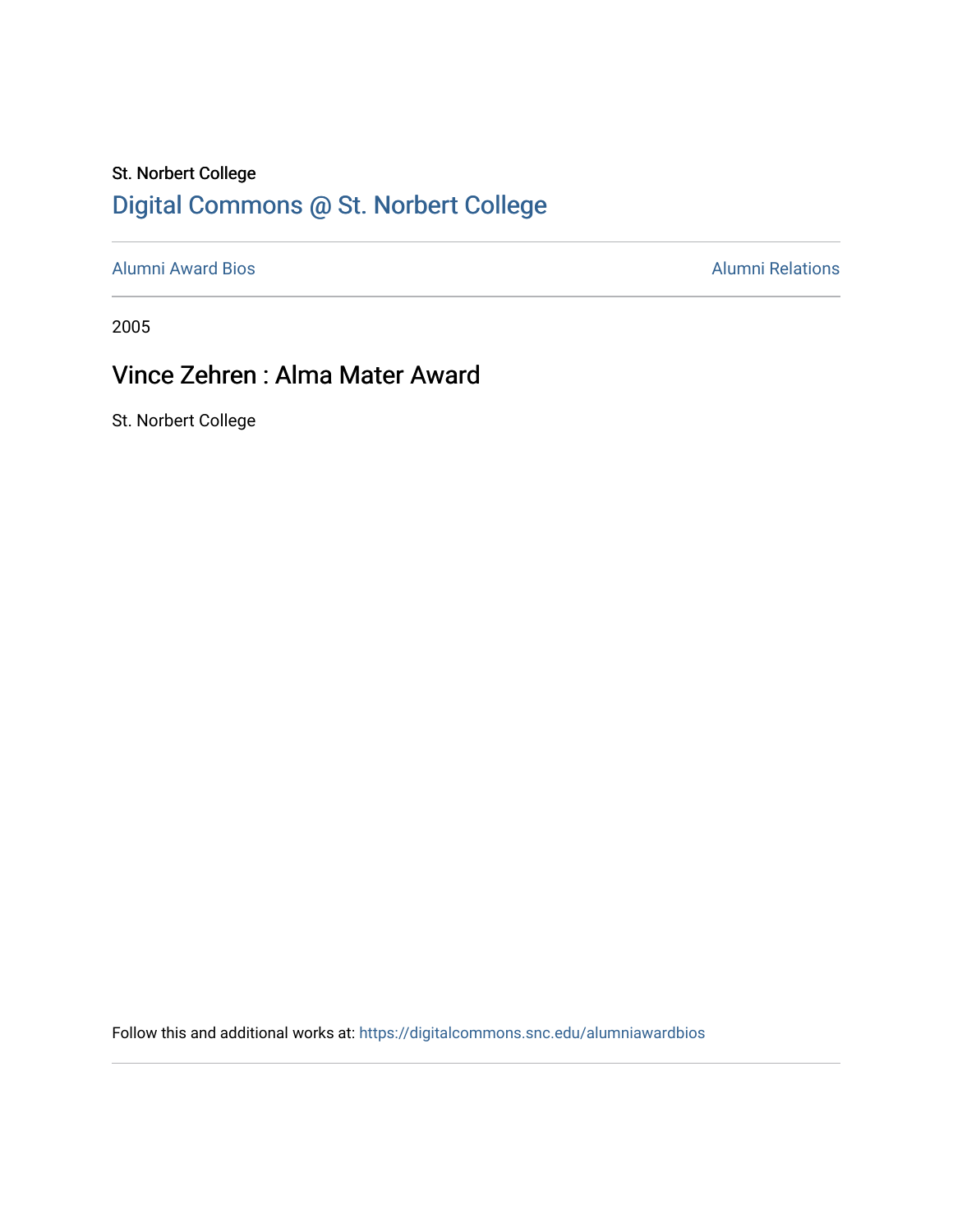

[Alumni](https://www.snc.edu/alumni/) [Alumni Awards](https://www.snc.edu/alumni/awards/) 2005 Alma Mater Award A

## [Alumni](https://www.snc.edu/alumni/index.html)

[Events & Reunions](https://www.snc.edu/alumni/event/index.html) [Behind the Arch](https://www.snc.edu/alumni/event/behindthearch/) [Benefits and Services](https://www.snc.edu/alumni/benefits.html) [Get Involved](https://www.snc.edu/alumni/getinvolved.html) [Give to SNC](http://giving.snc.edu/) [Alumni Awards](https://www.snc.edu/alumni/awards/index.html) [Past Recipients](https://www.snc.edu/alumni/awards/recipients.html) [Knight Lights](https://www.snc.edu/alumni/knightlights/index.html) [Alumni-Owned](https://www.snc.edu/alumni/directory/index.html) [Businesses Network](https://www.snc.edu/alumni/directory/index.html) [Alumni Board](https://www.snc.edu/alumni/alumniboard.html) [Student Alumni](https://www.snc.edu/alumni/saa.html) [Ambassadors](https://www.snc.edu/alumni/saa.html) [Staff](https://www.snc.edu/alumni/contactus.html)

## 2005 Alma Mater Award Vince Zehren '48

Cheese. If you're from Wisconsin or if you've lived here more than a week, you have to eat cheese; in fact, you have to love cheese! No one has done more for us cheese lovers than this year's Alma Mater Award recipient, Vince Zehren.

From the time he was a little boy, his family moved from one cheese factory to another. This provided his natural instinct for cheesemaking and, through an academic career in biochemistry and food science, to a career with Schreiber Foods. Vince has devoted his talent and expertise to giving us the finest of cheese products.

When Vince was 13, he had his first job working with cheese in his dad's White Lily Factory near Clintonville. At 19, he was a sophomore at St. Norbert College when WWII began. From December 4, 1942, to January 2, 1946, Vince, like so many other young men then, served in the Army. Assigned to the 328th Regimental Antitank Company of the 26th Infantry Division in General Patton's 3rd Army (the Yankee Division), Vince was in combat in the Battles of Northern France: Ardemes (the Battle of the Bulge), Rhineland and Central Europe. In all, Vince was in combat for 222 days. For his service, he earned numerous awards and medals, including four Bronze Battle Stars and a Purple Heart.

After that, it was cheesemaking again with his father until he returned to St. Norbert College in fall 1946. There, under the tutelage of Fr. Peter Pritzl, he completed his B.A. with a major in chemistry. In his last semester as a senior, Vince was asked by Fr. Pritzl to teach the qualitative analysis course—most of his students were only a year or two younger than Vince! Fr. Anselm Keefe asked Vince to be editor of the 50th anniversary edition of the College's yearbook; it subsequently became an award-winning yearbook. Vince was honored while in college by inclusion in Who's Who Among Students in American Universities, 1947-1948. Of his years at SNC, Vince said, "One of the best decisions of my life was to be a student at St. Norbert. I got a good education, and the teachers and priests were terrific. I had a bunch of pretty bright-eyed classmates, too."

Vince went on to earn an M.S., in Dairy Industry (1950), and a Ph.D. in Food Science and Biochemistry (1954) from The University of Wisconsin-Madison. Vince took a "year out" in 1952-53 as he received a Fulbright Research Scholarship to study at Massey Agricultural College of the University of New Zealand. A mere 44 years later, Vince earned a M.S. in Business Administration from Kentucky Western University. His time as a graduate student in Madison will always remain special to Vince, for it was there that he and a fellow Ph.D. student,